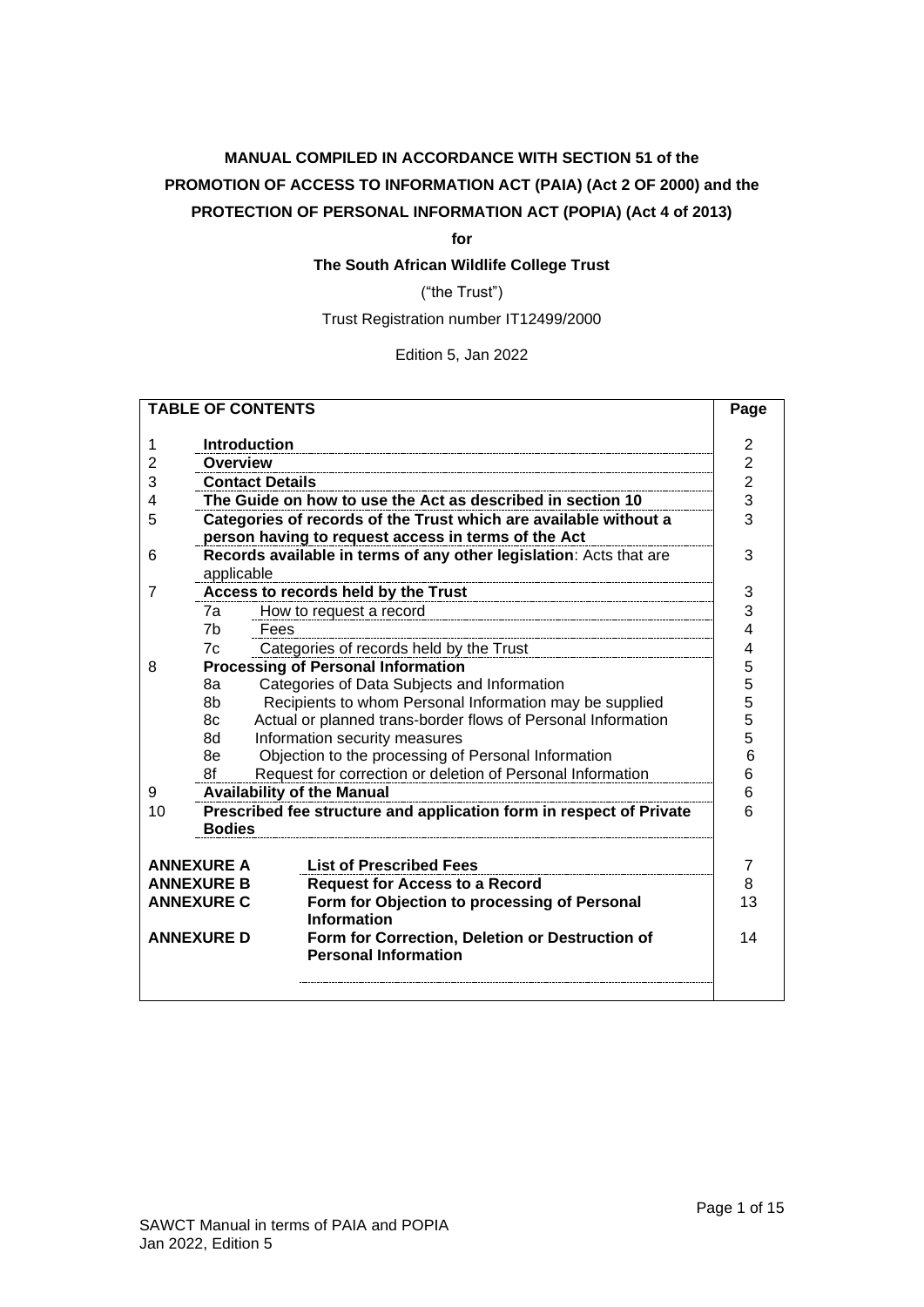### <span id="page-1-0"></span>**1. INTRODUCTION**

The aim of this Manual is to assist potential requestors in requesting access to information (documents or records) from the Trust as contemplated under the Promotion of Access to Information Act no 2 of 2000 ("the Act") and the Protection of Personal Information Act no 4 of 2013 ("POPIA").

This Manual may be amended from time to time and as soon as any amendments have been effected, the latest version of the Manual will be published and distributed in accordance with the Act.

A requester is invited to contact the Information Officer should he or she require any assistance in respect of the use or content of this Manual.

#### <span id="page-1-1"></span>**2. OVERVIEW**

#### **a. Name**

**The Southern African Wildlife College Trust** ("the Trust") (previously known as The Southern African Conservation Education Trust)

### **b. Brief History & Legal Personality**

**The Southern African Wildlife College Trust** is a Trust, registration number **IT2499/2000.** 

The Trust was founded by WWF-SA in 2000.

#### **c. Objectives**

The primary aim of this capital trust fund is to provide funding for education and training in nature conservation management at the Southern African Wildlife College ("the College"). While the College is the Trust's primary beneficiary for the moment, the overall aim of the Trust is to:

- Subsidise the costs of education and training of natural resource managers in SADC countries
- Help environmental education and training institutions reduce their dependence on donors
- Help reduce costs to students, funders and employing agencies
- Provide bursaries for students.

#### **d. Managed by WWF South Africa**

The Trust is managed by WWF South Africa and all records relevant to the Trust are kept by WWF-SA. The Trust has no employees.

#### **e. Auditors of the Trust**

PricewaterhouseCoopers **Stellenbosch** South Africa

### <span id="page-1-2"></span>**3. CONTACT DETAILS OF THE TRUST**

*(Information required under Section 51(1)(a) of the Act)*

**Physical Address** Care of WWF South Africa

The South African Wildlife College Trust First Floor, Bridge House, Boundary Terraces, 1 Mariendahl Lane, Newlands 7700 South Africa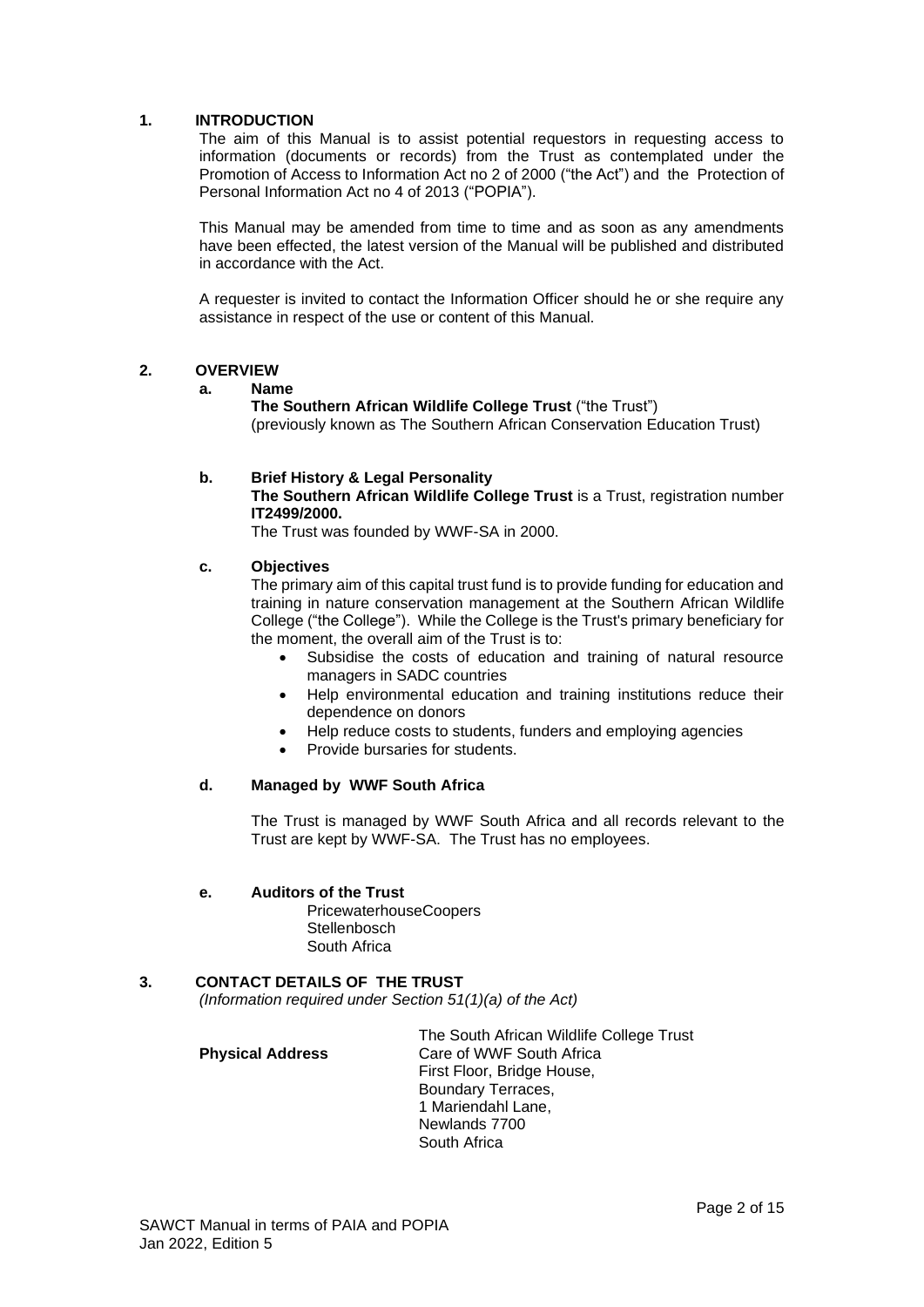#### **Postal Address**

P O Box 23273 CLAREMONT 7735 South Africa

| <b>Phone number</b> | +27 21 657 6600                                |
|---------------------|------------------------------------------------|
| Fax number          | +27 86 535 9433(SA only) / +27 (0) 21 671 0274 |
| Website             | not applicable                                 |

# **Information Officer / Contact Person**

| Mrs Jodie Johnson | Legal & Risk Manager                           |
|-------------------|------------------------------------------------|
| Phone number      | +27 21 657 6600                                |
| Fax number        | +27 86 535 9433(SA only) / +27 (0) 21 671 0274 |
| e-mail address    | paia.request@wwf.org.za                        |

#### <span id="page-2-0"></span>**4. THE GUIDE ON HOW TO USE THE ACT AS DESCRIBED IN SECTION 10** *(Information required under Section 51(1)(b) (i) of the Act)*

A guide on how to use the Act is available from the Information Regulator. Any queries or complaints should be directed to:

JD House, 27 Stiemens Street **Braamfontein** Johannesburg 2001 General Enquiries: [enquiries@inforegulator.org.za](mailto:enquiries@inforegulator.org.za) PAIA Complaints: [PAIAComplaints@inforegulator.org.za](mailto:PAIAComplaints@inforegulator.org.za) POPIA Complaints: POPIAComplaints@inforegulator.org.za

<span id="page-2-1"></span>**5. CATEGORIES OF RECORDS OF THE TRUST WHICH ARE AVAILABLE WITHOUT A PERSON HAVING TO REQUEST ACCESS IN TERMS OF THE ACT** *(Information required under Section 51(1)(b) (ii) of the Act)*

Annual Financial Statements

# <span id="page-2-2"></span>**6. RECORDS AVAILABLE IN TERMS OF THE FOLLOWING LEGISLATION: Acts that are applicable to the Trust**

*(Information required under Section 51(1)(b)(iii) of the Act)*

Records are kept in accordance with such legislation as is applicable to the Trust, which includes but is not limited to, the following legislation:

Trust Property Control Act (Act 57 of 1988) Income Tax Act (No 58 of 1962) Value Added Tax Act (No 89 of 1991) Protection of Personal Information Act (No 4 of 2013) Electronic Communications and Transactions Act, (No. 25 of 2002).

# **7. ACCESS TO RECORDS HELD BY THE TRUST**

*(Information required under Section 51(1)(b)(iv) of the Act)* It should be noted that any and all records, whether specifically listed herein or not, shall only be made available subject to the provisions of the Act.

#### <span id="page-2-3"></span>**a. How to request access to a record**

The requestor must make use of the prescribed form to make the request, a copy of which is attached as ANNEXURE B to this manual. The request must be made to the Information Officer at the address of WWF-SA provided herein.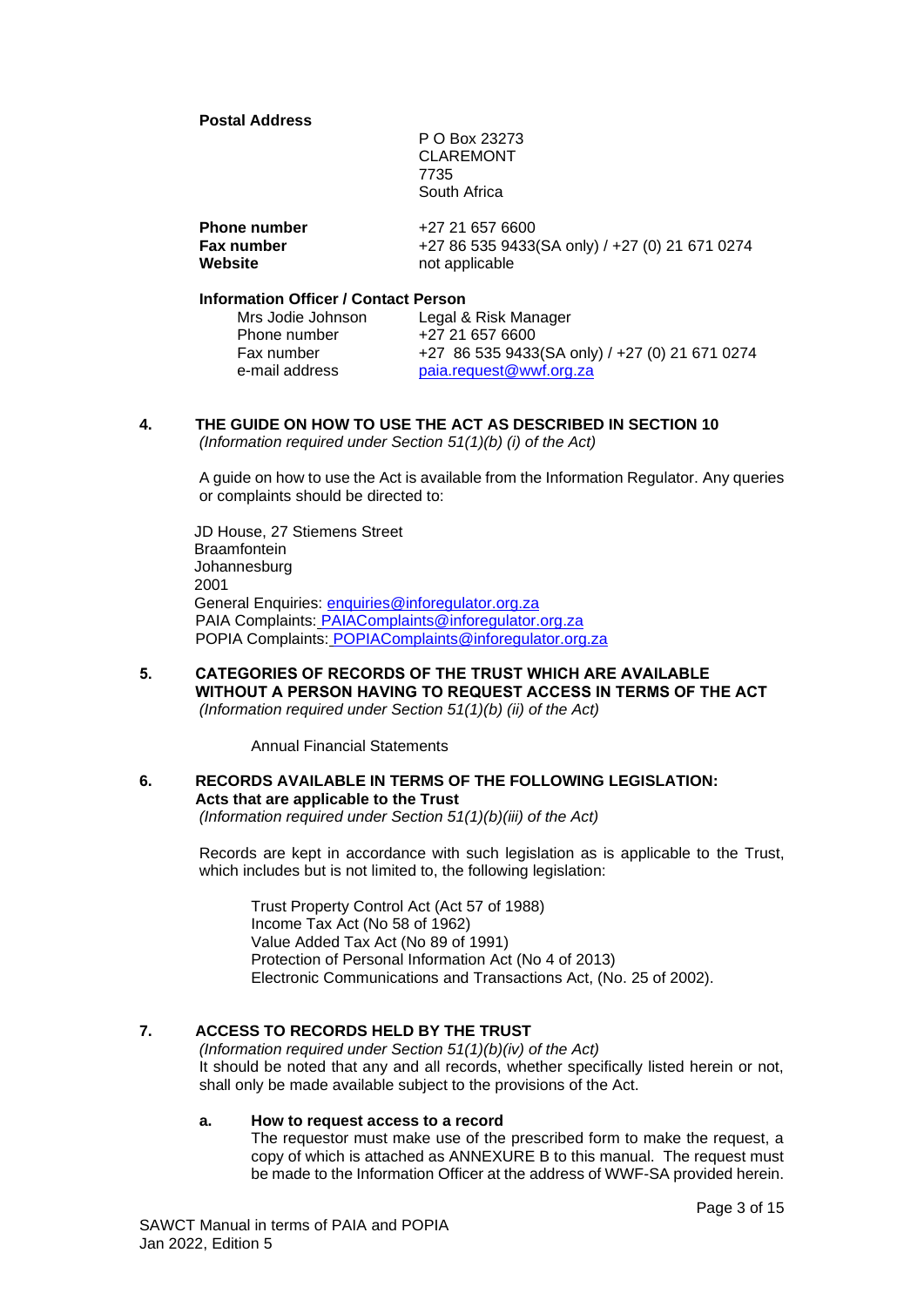The requester must

- i. Provide sufficient detail in the request to enable the Information Officer to identify the record or records requested and the requester.
- ii. Indicate which form of access is required.
- iii. Specify a postal address or fax number in South Africa, or an e-mail address. The requestor should also indicate if, in addition to a written reply, any other manner is to be used to inform the requester and state the necessary particulars to be so informed.
- iv. Identify the right that is sought to be exercised or protected and provide an explanation of why the requested record is required for the exercise or protection of that right.
- v. submit proof, to the satisfaction of the head of the private body, of the capacity in which the requester is making the request if a request is made on behalf of another.

Completed request forms together with the request fee (if applicable) should be submitted to the Information Officer as described under item 3: CONTACT DETAILS.

The request for access to records will deem to have been made once the form has been received by our offices.

### <span id="page-3-0"></span>**b. Fees**

A requester who seeks access to a record containing personal information about that requester is not required to pay the request fee. Every other requester, who is not a personal requester, must pay the request fee:

- The information officer must by notice require the requester (other than a personal requester) to pay the prescribed request fee (if any) before further processing the request.
- The fee that a requester must pay to a private body is R50.00. The requester may lodge an application to the court against the tender or payment of the request fee.
- After the Information Officer has made a decision on the request, the requester must be notified in the form he or she required.
- If the request is granted, then a further access fee must be paid for reproduction and for search and preparation to search and prepare the record for disclosure.

Should you require greater clarity, we refer you to the Guide on how to use the Promotion of Access to Information Act available from the Information Regulator on the website https://www.justice.gov.za/inforeg/index.html

# <span id="page-3-1"></span>**c. Categories of records held by WWF-SA on behalf of the Trust**

### **i. Administration & Operational Records**

*(as may be required for the day to day running of the Trust)*

- **Address Lists**
- **Correspondence**
- General Housekeeping information
- Minutes of meetings

### **ii. Other Records and Information pertaining (but not limited) to**

• **Financial Management** including Budgets, Banking, Investment statements & reports, Quarterly and Annual Financial reports,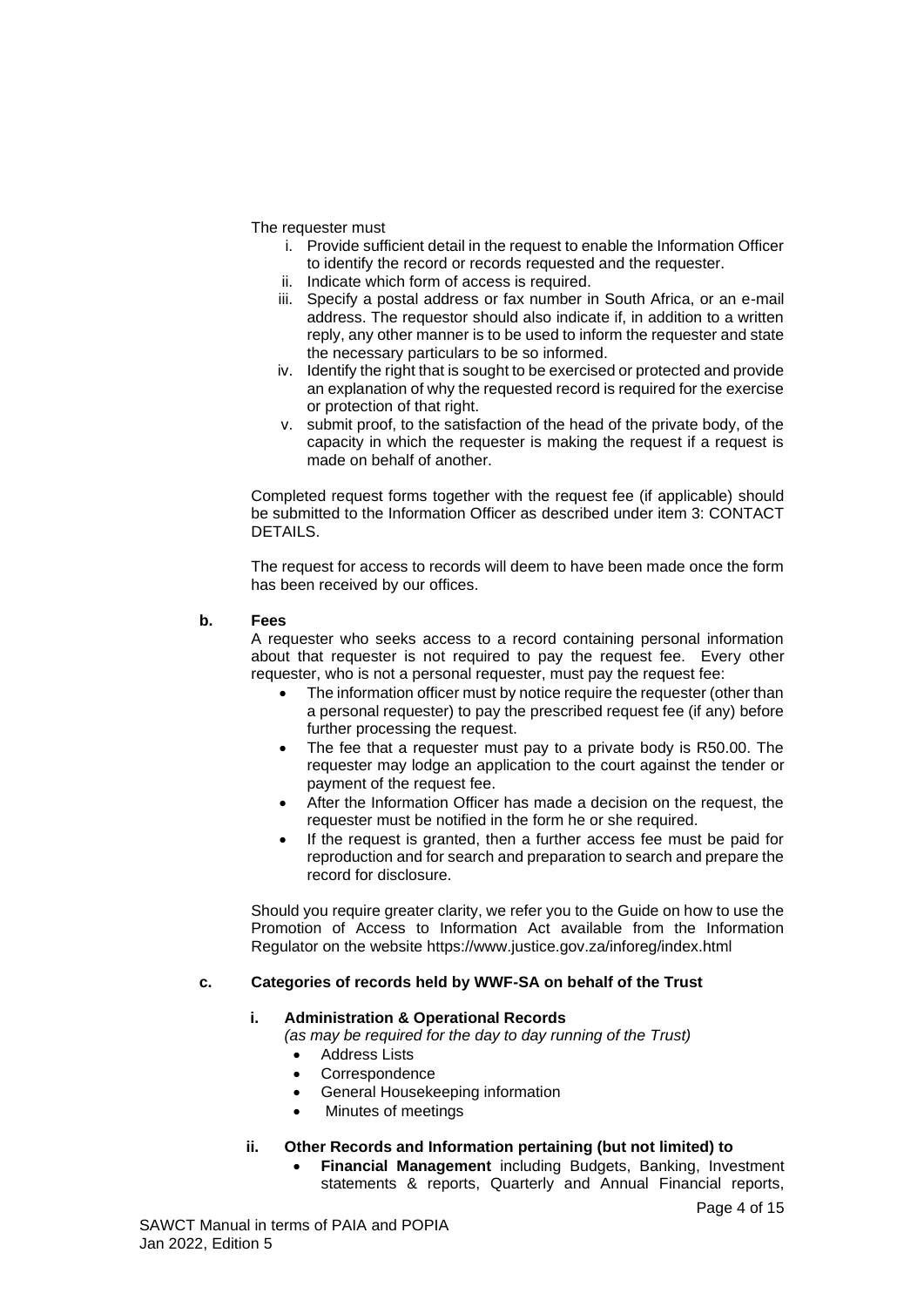Accounting records, Auditor's reports and Annual Reviews, Tax Returns and VAT reports.

- **Governance**, such as the Trust Deed, Registration of trustees with the Master of the High Court.
- **Legal and Compliance**, Funding agreements and Memoranda of Understanding.

### <span id="page-4-0"></span>**8. PROCESSING OF PERSONAL INFORMATION**

*(Information required under Section 51(1)(c) of the Act)*

Not applicable. At this stage the Information Regulator has not prescribed any other categories of records that is automatically available without having to request access in terms of PAIA.

<span id="page-4-1"></span>a. Categories of data subjects and information include:

| <b>Data Subject</b>                                                | Personal Information which may be processed                                                                     |
|--------------------------------------------------------------------|-----------------------------------------------------------------------------------------------------------------|
| Directors / Trustees                                               | Names and surnames, email addresses, phone<br>numbers, ID numbers, employment history, social<br>media handles, |
| Service providers / Consultants /<br><b>Contractors / Partners</b> | Names and surnames, email addresses, phone<br>numbers, registration number, bank account<br>details.            |

- <span id="page-4-2"></span>b. Recipients to whom Personal Information may be supplied
	- i. Government and Regulatory bodies;
	- ii. Financial Institutions;
	- iii. Suppliers and Service Providers;
	- iv. Agents.
- <span id="page-4-3"></span>c. Trans-border flows of Personal Information
	- i. The Trust may transfer the Personal Information of a data subject to a third party in a foreign country, if:
		- The third party receiving the information is subject to a law, binding corporate rules or a binding agreement which provides adequate protection of the Personal Information; or
		- The data subject consents to the transfer; or
		- The transfer is necessary for the performance of a contract between the data subject and the Trust or the implementation of pre-contractual measures taken in response to the data subject's request; or
		- The transfer is necessary for the conclusion or performance of a contract in the interest of the data subject between the Trust and the third party; or
		- .The transfer is for the benefit of the data subject and it is not reasonably practicable to obtain consent of the data subject, and if it were reasonably practicable to obtain consent, the data subject would be likely to give consent.
- <span id="page-4-4"></span>d. Information security measures
	- i. IT data security systems in place;
	- ii. Physical access control;
	- iii. Policies and procedures in place.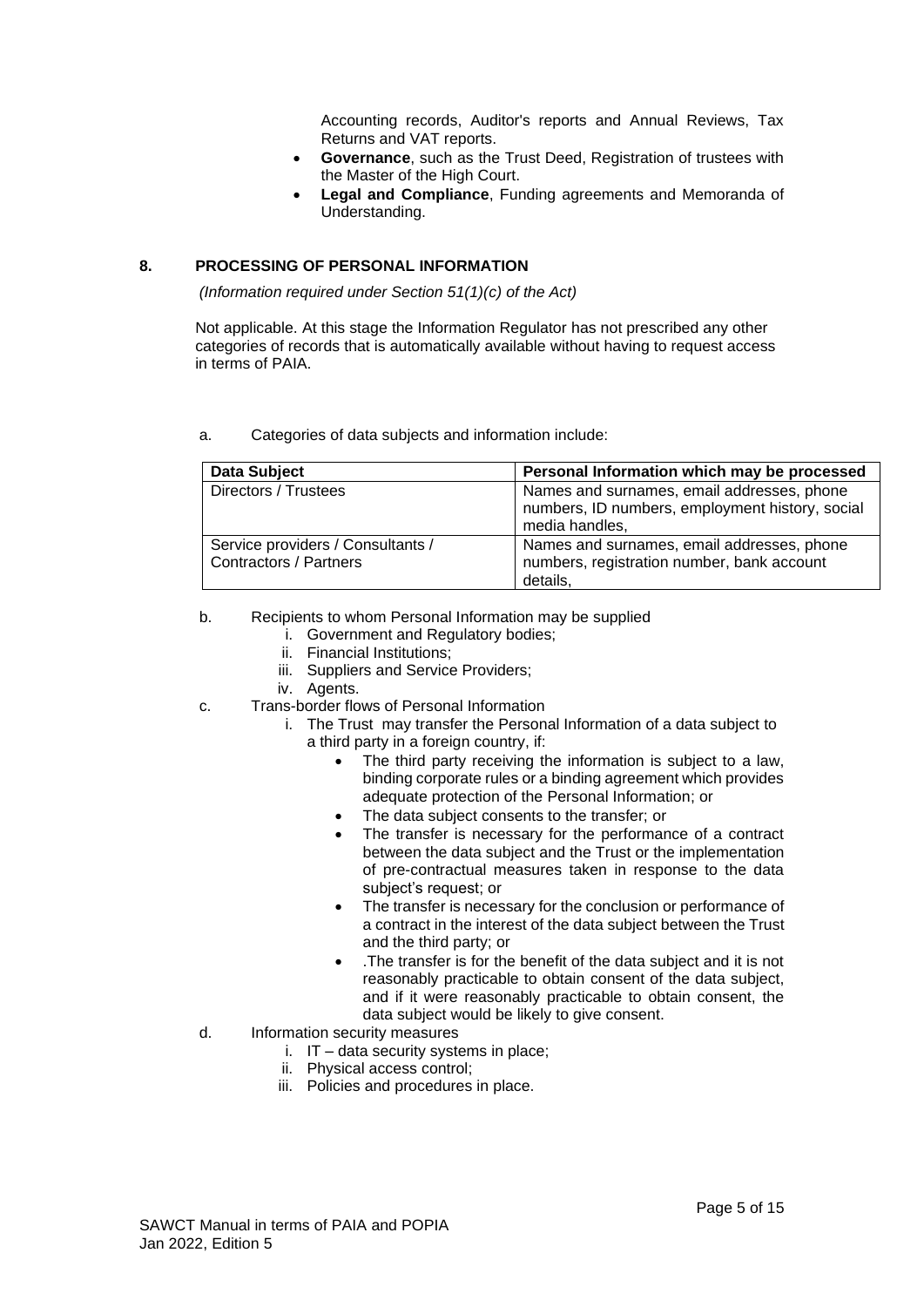<span id="page-5-0"></span>e. Objection to the processing of Personal Information

Any person to whom Personal Information in the possession of the Trust relates (the "data subject"), may at any time submit an objection to the processing of their Personal Information by completing the prescribed form attached as Annexure C hereto. The Information Officer will provide reasonable assistance as necessary to the data subject, free of charge, to enable the data subject to make the objection.

f. Request for correction or deletion of Personal Information

A data subject may at any time request the correction or deletion of their Personal Information or the deletion or destruction of a record of Personal Information by completing the prescribed form attached as Annexure D hereto. The Information Officer will provide reasonable assistance as necessary to the data subject, free of charge to enable the data subject to complete the form.

### <span id="page-5-1"></span>**9. AVAILABILITY OF THE MANUAL**

*(Information required under Section 51(3) of the Act)*

A copy of this manual is available on the website of WWF South Africa at [https://www.wwf.org.za/access\\_to\\_information/;](https://www.wwf.org.za/access_to_information/) and is also available for inspection at the reception desk of WWF South Africa and available to any person upon request for which copies can be made at a charge of R1.10 (one rand ten cents) per A4 page.

#### <span id="page-5-2"></span>**10. PRESCRIBED FEE STRUCTURE AND APPLICATION FORM IN RESPECT OF PRIVATE BODIES**

The fee structure and the application form are prescribed under the Act and are attached to this manual. It is also available from:

- the Government Gazette.
- the website of the Department of Justice and Constitutional Development [\(www.doj.gov.za\)](http://www.doj.gov.za/) (section: "regulations")
- the Information Regulator website (https://inforegulator.org.za/docs.html).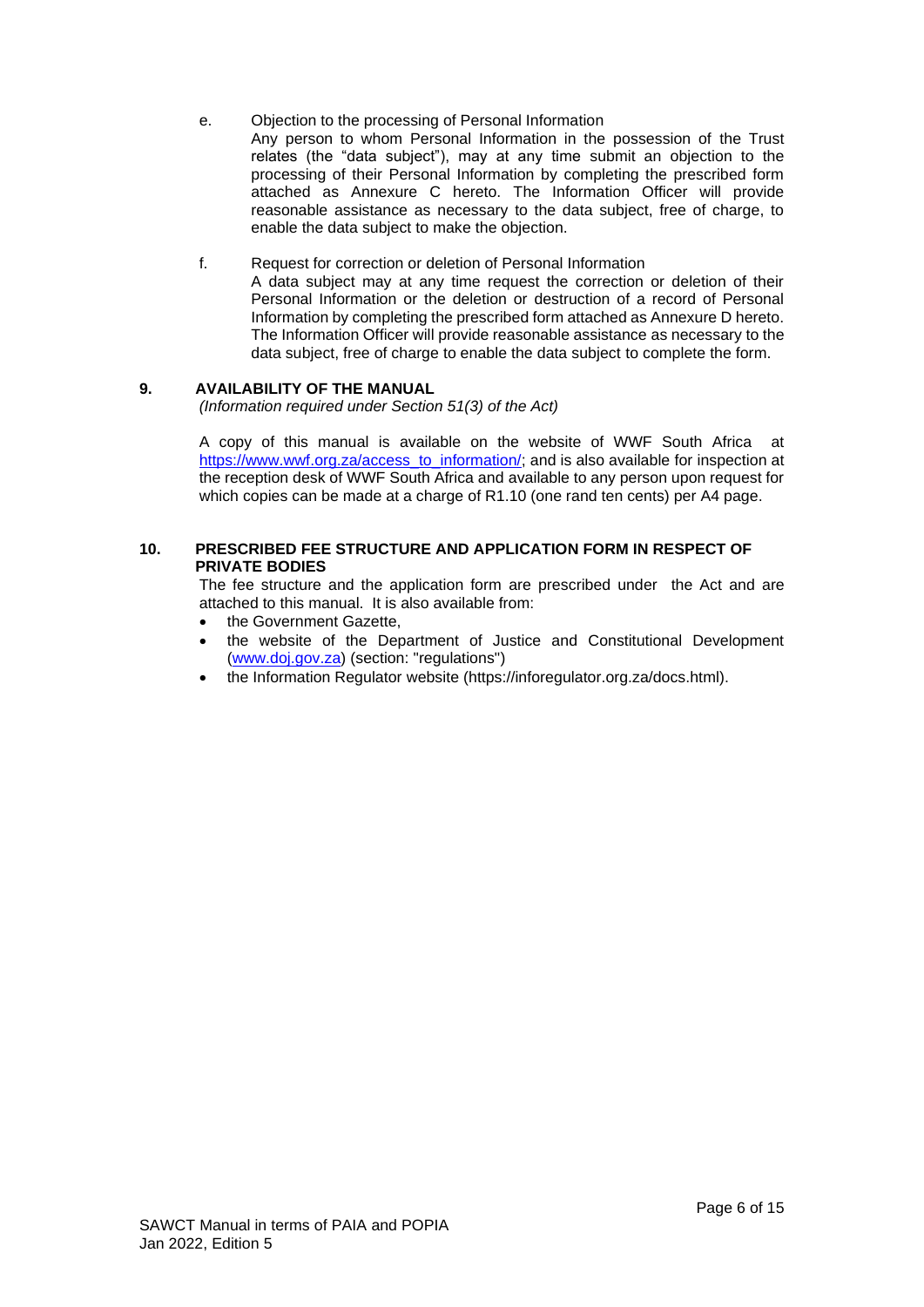# <span id="page-6-0"></span>**11. ANNEXURE A FEES IN RESPECT OF PRIVATE BODIES**

| Item           | Description                                                                                                                                                                                                   | Amount                                                                        |
|----------------|---------------------------------------------------------------------------------------------------------------------------------------------------------------------------------------------------------------|-------------------------------------------------------------------------------|
| $\mathbf{1}$   | The request fee payable by every requester                                                                                                                                                                    | R140.00                                                                       |
| $\overline{2}$ | Photocopy / printed black and white copy of each A4-size page (per<br>page or part thereof)                                                                                                                   | R<br>2.00                                                                     |
| 3              | Printed copy of A4-size page (per page or part thereof)                                                                                                                                                       | R.<br>2.00                                                                    |
| $\overline{4}$ | For a copy in a computer-readable form on:<br>(i) Flash drive (to be provided by the requestor).<br>(ii) Compact disc                                                                                         | R 40.00                                                                       |
|                | • If provided by the requestor;<br>• If provided to the requestor.                                                                                                                                            | R 40.00<br>R 60.00                                                            |
| 5              | For the transcription of visual images per A4-size page.                                                                                                                                                      | Service to be<br>outsourced,                                                  |
| 6              | Copy of visual images                                                                                                                                                                                         | dependent on<br>quotation from<br>Service Provider                            |
| $\overline{7}$ | Transcription of an audio record, per A4-size page                                                                                                                                                            | R 24.00                                                                       |
| 8              | Copy of an audio record on:<br>(i) Flash Drive (to be provided by requestor).<br>(ii) Compact disc<br>• If provided by the requestor;<br>• If provided to the requestor.                                      | R 40.00<br>R 40.00<br>R 60.00                                                 |
| 9              | To search for and prepare the record for disclosure for each hour or<br>part of an hour, excluding the first hour, reasonably required for such<br>search and preparation.<br>To not exceed the total cost of | R145.00<br>R435.00                                                            |
| 10             | Deposit: If search exceeds 6 hours                                                                                                                                                                            | One third of amount<br>per request<br>calculated in terms of<br>items 2 to 8. |
| 11             | Postage, e-mail or any other electronic transfer.                                                                                                                                                             | Actual expense, if<br>any.                                                    |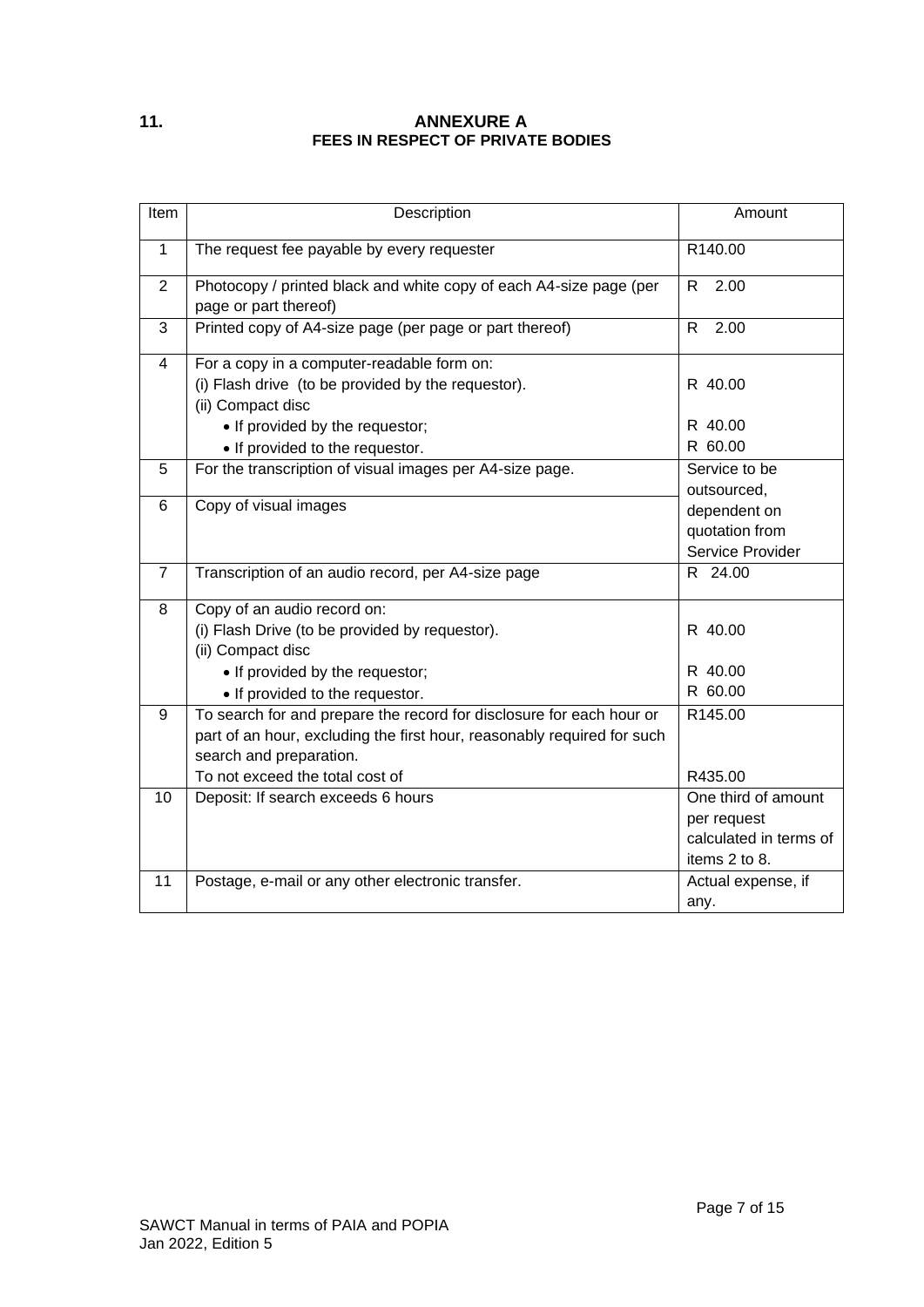# <span id="page-7-0"></span>**12. ANNEXURE B REQUEST FOR ACCESS TO RECORD OF PRIVATE BODY**

(Section 53(1) of the Promotion of Access to Information Act, 2000 Act No. 2 of 2000)

**[Regulation 10]**

### **A. Particulars of private body**

### **THE SOUTH AFRICAN WILDLIFE COLLEGE TRUST care of WWF SOUTH AFRICA**

Mail to:

P O Box 23273, Claremont 7735 South Africa

Or deliver to:

First Floor, Bridge House, Boundary Terraces, 1 Mariendahl Lane, Newlands 7700 South Africa

- Or fax to 086 535 9433(SA only) / +27 (0) 21 671 0274
- Or e-mail to [paia.request@wwf.org.za](mailto:paia.request@wwf.org.za) (as an attachment)

#### **Attention: The Information Officer Mrs Jodie Johnson**

- **B. Particulars of person requesting access to the record**
- *(a) The particulars of the person who requests access to the record must be given below. (b) The address and/or fax number in South Africa to which the information is to be sent must be given.*
- *(c) Proof of the capacity in which the request is made, if applicable, must be attached.*

Full names and surname:

Identity number: Postal address: Postal Code Telephone number: Fax number: E-mail address: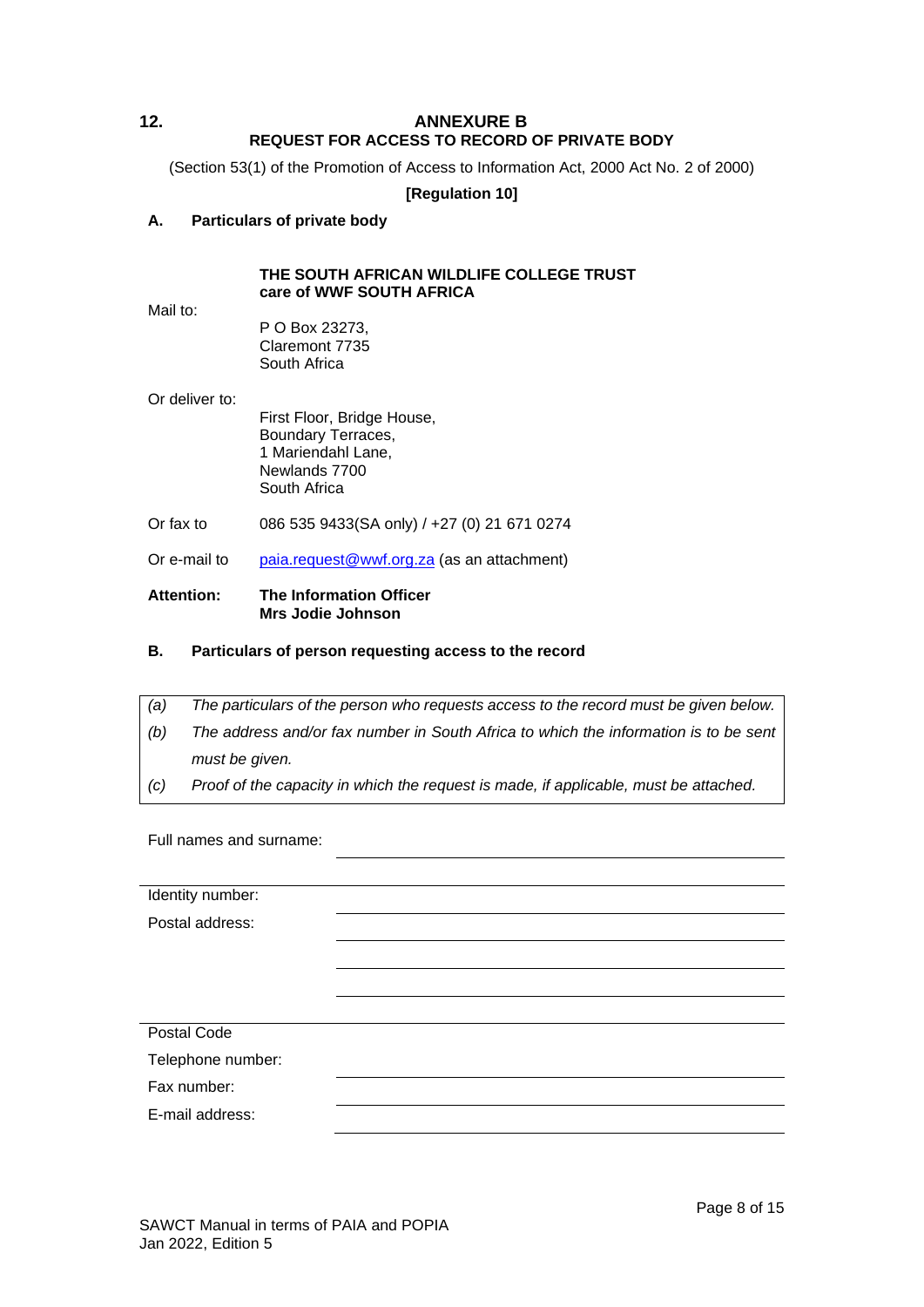Capacity in which request is made, when made on behalf of another person:

# **C. Particulars of person on whose behalf request is made**

*This section must be completed ONLY if a request for information is made on behalf of another person.*

Full names and surname:

Identity number:

# **D. Particulars of record**

- *(a) Provide full particulars / details of the record to which access is requested, including the reference number if that is known to you, to enable the record to be located.*
- *(b) If the provided space is inadequate, please continue on a separate page and attach it to this form. The requester must sign all the additional pages.*
- 1. Description of record or relevant part of the record:
- 2. Reference number, if available:
- 3. Any further particulars of record: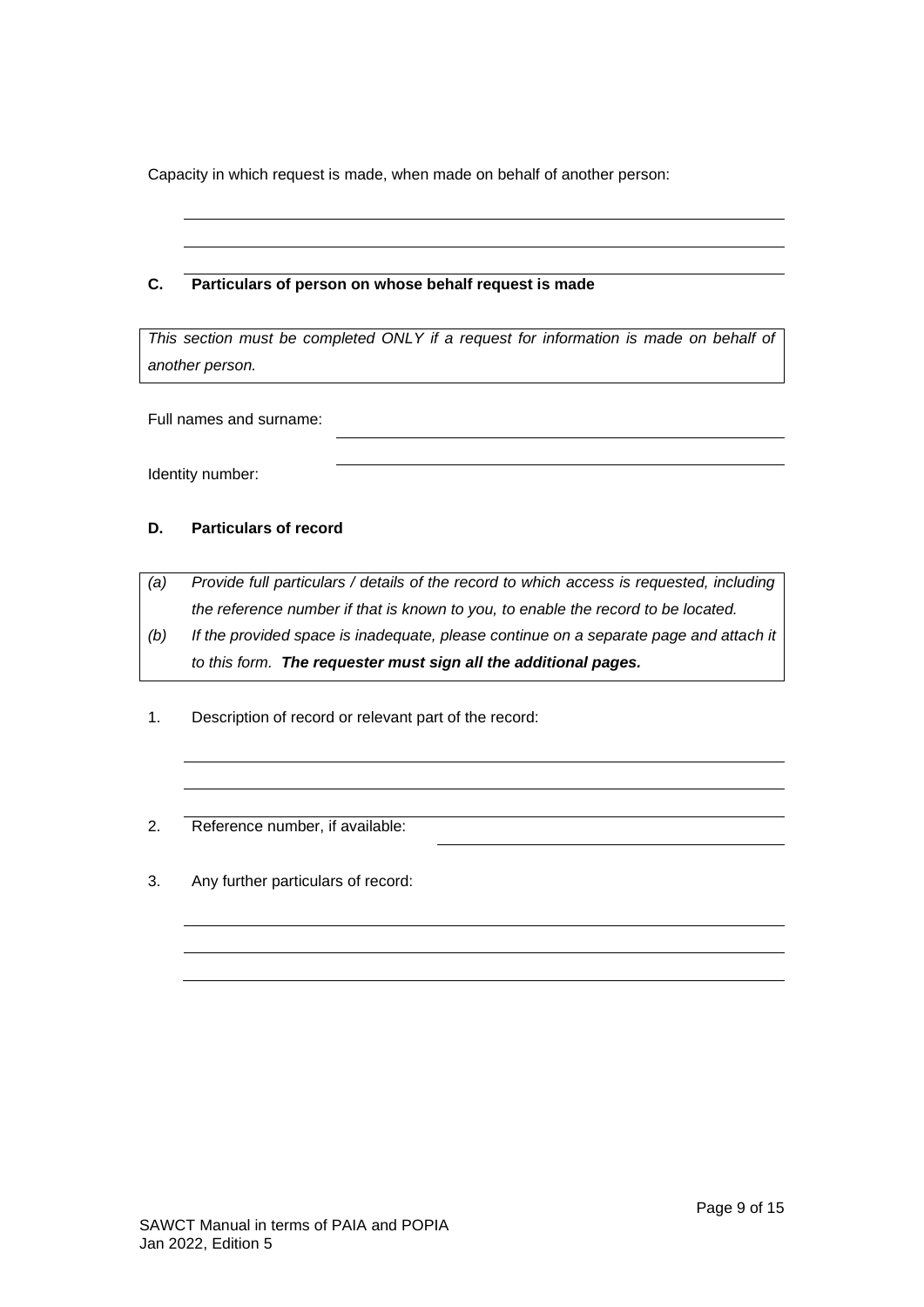# **E. Fees**

- *(a) A request for access to a record, other than a record containing personal information about yourself, will be processed only after a request fee of R140.00 has been paid.*
- *(b) The fee payable for access to a record depends on the form in which access is required and the reasonable time required to search for and prepare a record.*
- *(c) If you qualify for exemption of the payment of any fee, please state the reason for exemption.*

Reason for exemption from payment of fees:

# **F. Form of access to record**

*If you are prevented by a disability to read, view or listen to the record in the form of access provided for in 1 to 4 hereunder, state your disability and indicate in which form the record is required.*

|               | Disability:                                                                                                                                             |                     |  |  | Form in which record is required:                                                  |  |
|---------------|---------------------------------------------------------------------------------------------------------------------------------------------------------|---------------------|--|--|------------------------------------------------------------------------------------|--|
|               |                                                                                                                                                         |                     |  |  |                                                                                    |  |
|               |                                                                                                                                                         |                     |  |  |                                                                                    |  |
| NOTES:<br>(a) | Mark the appropriate box with an X.                                                                                                                     |                     |  |  | Compliance with your request in the specified form may depend on the form in which |  |
|               | the record is available.                                                                                                                                |                     |  |  |                                                                                    |  |
| (b)           | Access in the form requested may be refused in certain circumstances. In such a case<br>you will be informed if access will be granted in another form. |                     |  |  |                                                                                    |  |
| (c)           | The fee payable for access to the record, if any, will be determined partly by the<br>form in which access is requested.                                |                     |  |  |                                                                                    |  |
| $\mathbf 1$   | If the record is in written or printed form:                                                                                                            |                     |  |  |                                                                                    |  |
|               | copy of record*                                                                                                                                         |                     |  |  | inspection of record                                                               |  |
| 2.            | If record consists of visual images                                                                                                                     |                     |  |  |                                                                                    |  |
|               | (this includes photographs, slides, video recordings, computer-generated images,                                                                        |                     |  |  |                                                                                    |  |
|               | sketches, etc.):                                                                                                                                        |                     |  |  |                                                                                    |  |
|               | view the images                                                                                                                                         | copy of the images* |  |  | transcription of the images*                                                       |  |
| 3.            |                                                                                                                                                         |                     |  |  | If record consists of recorded words or information which can be reproduced in     |  |
|               | sound:                                                                                                                                                  |                     |  |  |                                                                                    |  |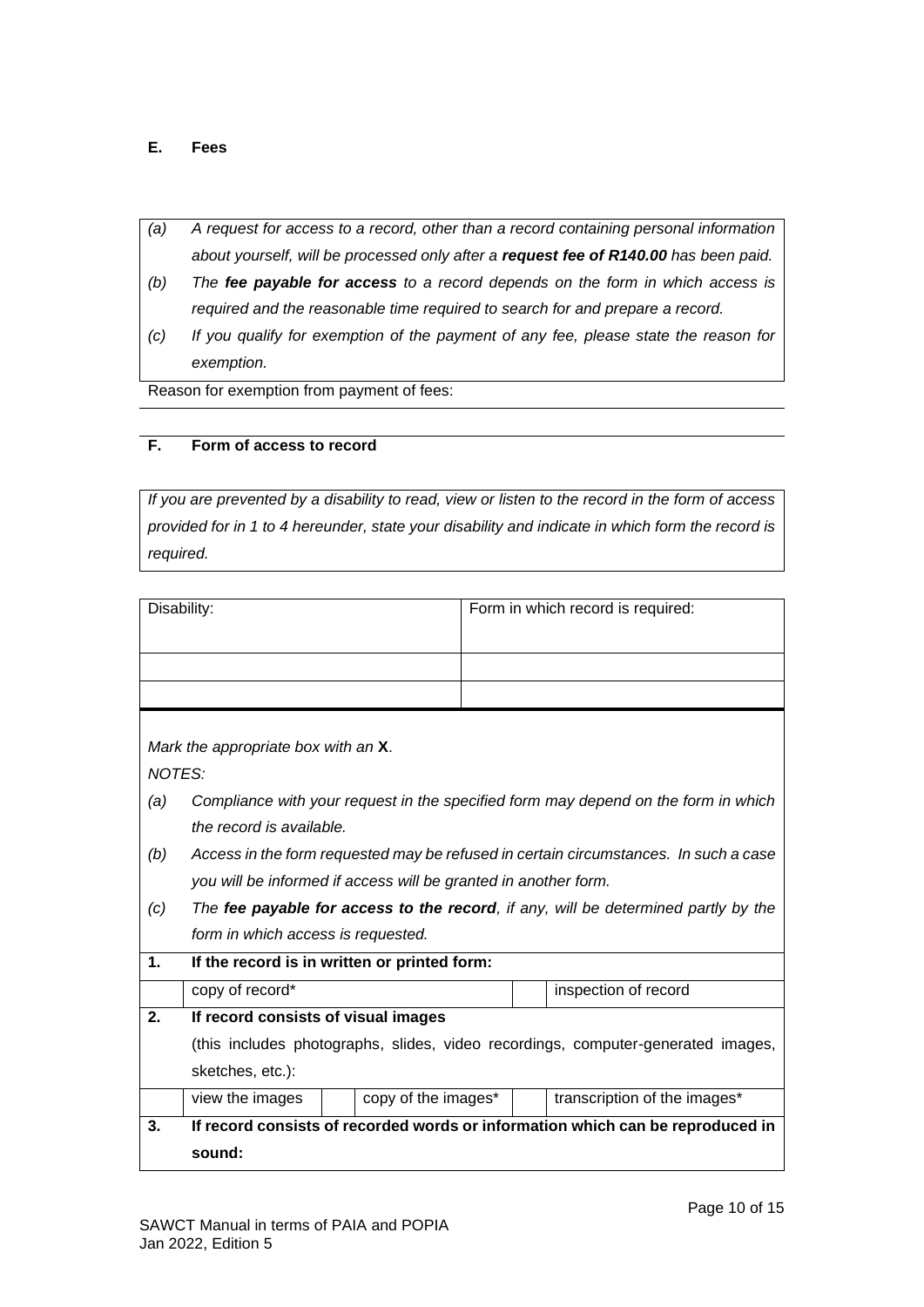|                                                                                |                                                                             | listen to the soundtrack |    |  |                  |      | transcription of the soundtrack* |  |                           |  |  |
|--------------------------------------------------------------------------------|-----------------------------------------------------------------------------|--------------------------|----|--|------------------|------|----------------------------------|--|---------------------------|--|--|
|                                                                                |                                                                             | (audio cassette)         |    |  |                  |      | (written or printed document)    |  |                           |  |  |
| 4.                                                                             | If record is held on computer or in an electronic or machine-readable form: |                          |    |  |                  |      |                                  |  |                           |  |  |
|                                                                                | printed                                                                     | copy                     | οf |  | printed          | copy | οf                               |  | copy in computer readable |  |  |
|                                                                                | record*                                                                     |                          |    |  | information      |      | derived                          |  | form                      |  |  |
|                                                                                |                                                                             |                          |    |  | from the record* |      |                                  |  | (stiffy or compact disc)* |  |  |
| *If you requested a copy or transcription or stiffy / compact disc of a record |                                                                             |                          |    |  |                  | YES. | <b>NO</b>                        |  |                           |  |  |
| (above), do you wish the copy or transcription to be posted to you?            |                                                                             |                          |    |  |                  |      |                                  |  |                           |  |  |
| Postage is payable.                                                            |                                                                             |                          |    |  |                  |      |                                  |  |                           |  |  |

# **G. Particulars of right to be exercised or protected**

*If the provided space is inadequate, please continue on a separate page and attach it to this form. The requester must sign all the additional pages.*

- 1. Indicate which right is to be exercised or protected:
- 2. Explain why the record requested is required for the exercise or protection of the aforementioned right:

# **H. Notice of decision regarding request for access**

*You will be notified in writing whether your request has been approved / denied. If you wish to be informed in another manner, please specify the manner and provide the necessary particulars to enable compliance with your request.*

How would you prefer to be informed of the decision regarding your request for access to the record?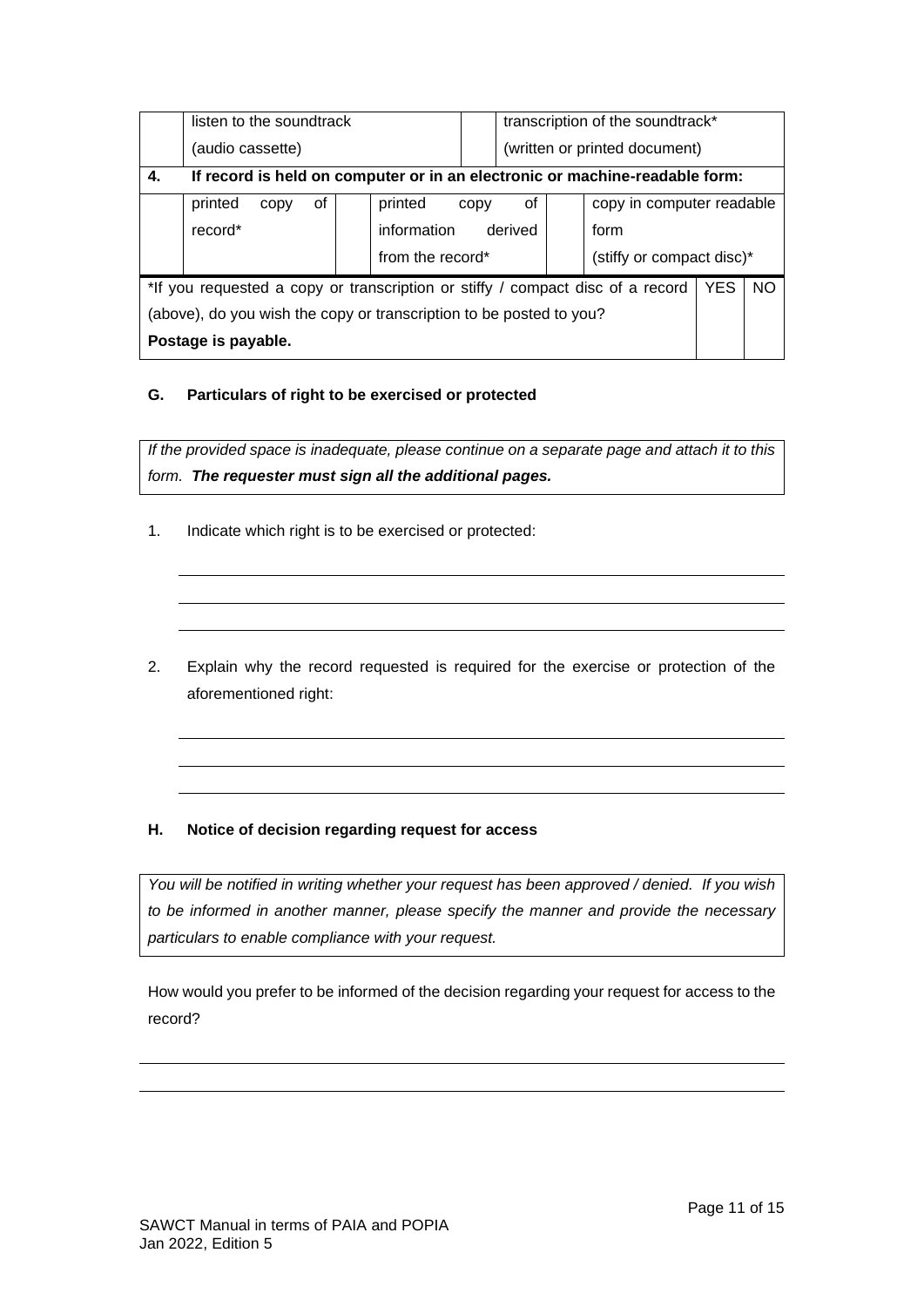| Signed at |  |
|-----------|--|
|-----------|--|

SIGNATURE OF REQUESTER / PERSON ON WHOSE BEHALF REQUEST IS MADE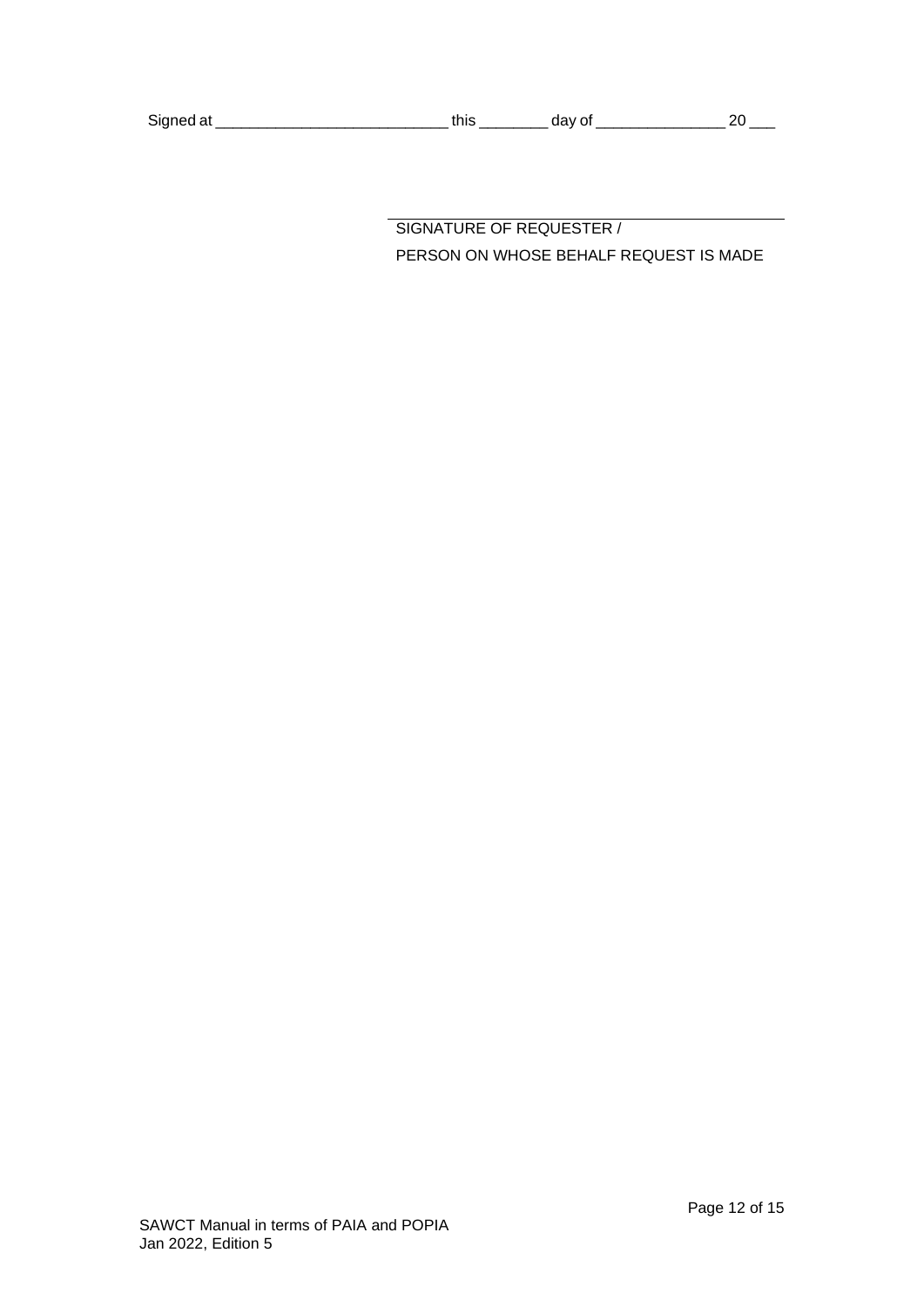# <span id="page-12-0"></span>**13. ANNEXURE C OBJECTION TO THE PROCESSING OF PERSONAL INFORMATION IN TERMS OF SECTION 11(3) OF THE PROTECTION OF PERSONAL INFORMATION ACT, 2013**

#### **REGULATIONS RELATING TO THE PROTECTION OF PERSONAL INFORMATION, 2018** [Regulation 2]

*Note:*

- *1. Affidavits or other documentary evidence as applicable in support of the objection may be attached.*
- *2. If the space provided for in this form is inadequate, submit information as an Annexure to this Form and sign each page.*
- *3. Complete as applicable.*

| A                                                                 | <b>DETAILS OF DATA SUBJECT</b>                                                                               |
|-------------------------------------------------------------------|--------------------------------------------------------------------------------------------------------------|
| Name(s) and surname<br>/ registered name of<br>data subject:      |                                                                                                              |
| Unique Identifier /<br><b>Identity Number</b>                     |                                                                                                              |
| Residential, postal or<br>business address:                       |                                                                                                              |
|                                                                   | Code(                                                                                                        |
| Contact numbers(s):                                               |                                                                                                              |
| Fax number / E-mail<br>Address:                                   |                                                                                                              |
| B                                                                 | DETAILS OF RESPONSIBLE PARTY                                                                                 |
| Name(s) and surname<br>/ Registered name of<br>responsible party: |                                                                                                              |
| Residential, postal or<br>business address:                       |                                                                                                              |
|                                                                   | Code(                                                                                                        |
| Contact number(s):                                                |                                                                                                              |
| Fax number / E-mail<br>address:                                   |                                                                                                              |
| C                                                                 | REASONS FOR OBJECTION IN TERMS OF SECTION 11(1)(d) to (f)<br>(Please provide detailed reasons for objection) |
|                                                                   |                                                                                                              |
|                                                                   |                                                                                                              |
|                                                                   |                                                                                                              |
|                                                                   |                                                                                                              |
|                                                                   |                                                                                                              |
|                                                                   |                                                                                                              |

Signed at ……………………………………….this ………day of …………………………20……

……………………………………………………. Signature of data subject / designated person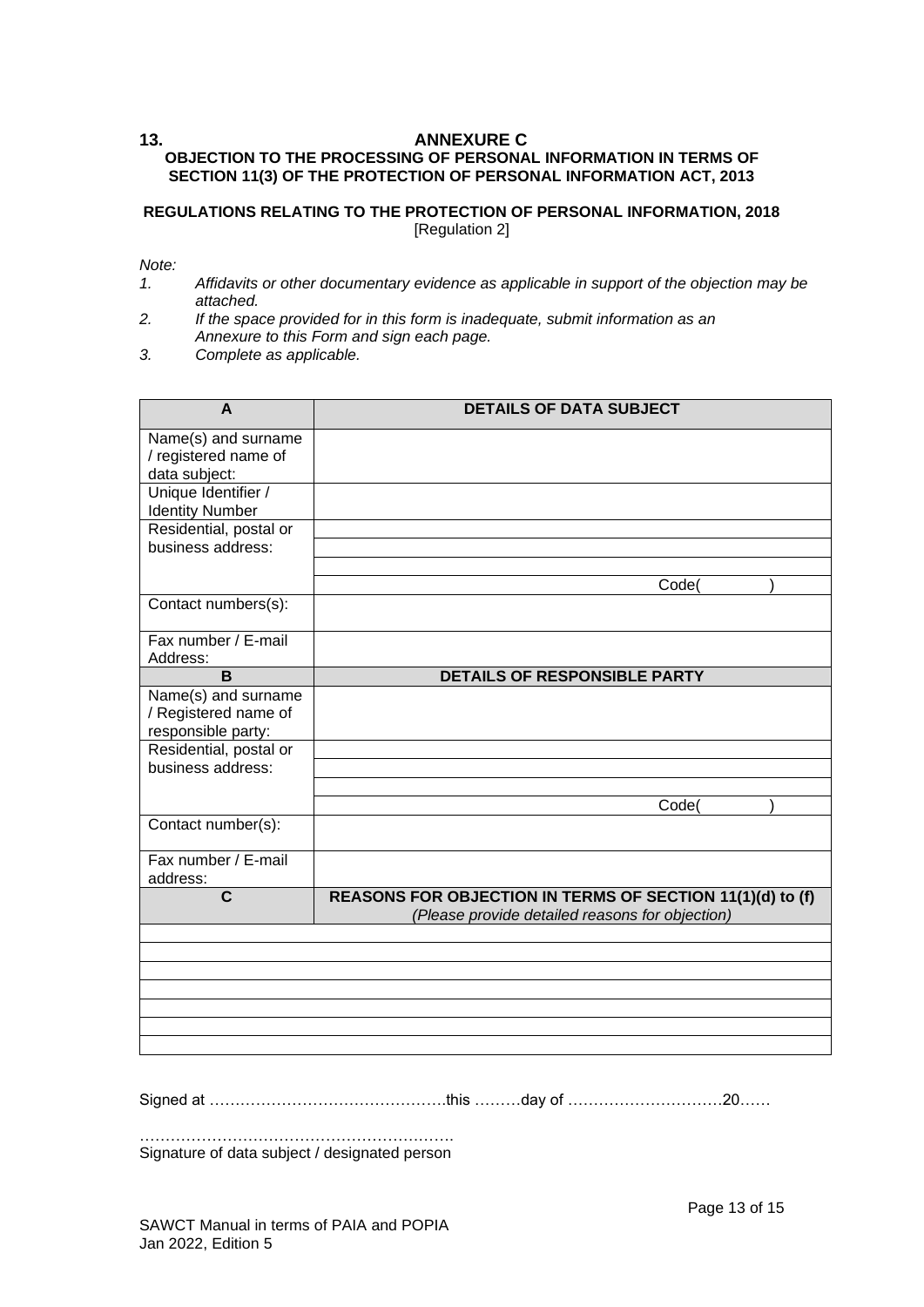# <span id="page-13-0"></span>**14. ANNEXURE D**

### **REQUEST FOR CORRECTION OR DELETION OF PERSONAL INFORMATION OR DESTROYING OR DELETION OF RECORD OF PERSONAL INFORMATION IN TERMS OF SECTION 24(1) OF THE PROTECTION OF PERSONAL INFORMATION ACT**

# **REGULATIONS RELATING TO THE PROTECTION OF PERSONAL INFORMATION, 2018** [Regulation 3]

### *Note:*

- *1. Affidavits or other documentary evidence as applicable in support of the objection may be attached.*
- *2. If the space provided for in this form is inadequate, submit information as an Annexure to this Form and sign each page.*
- *3. Complete as applicable.*

#### Mark the appropriate box with an "x" **Request for:**



Correction or deletion of the personal information about a data subject which is in possession or under control of the responsible party.

Destroying or deletion of a record of personal information about the data subject which is in possession or under the control of the responsible party and who is no longer authorised to retain the record of the information.

| A                                           | <b>DETAILS OF DATA SUBJECT</b>                       |
|---------------------------------------------|------------------------------------------------------|
| Name(s) and surname                         |                                                      |
| / registered name of                        |                                                      |
| data subject:                               |                                                      |
| Unique Identifier /                         |                                                      |
| <b>Identity Number</b>                      |                                                      |
| Residential, postal or                      |                                                      |
| business address:                           |                                                      |
|                                             |                                                      |
|                                             | Code(                                                |
| Contact numbers(s):                         |                                                      |
| Fax number / E-mail                         |                                                      |
| Address:                                    |                                                      |
| B                                           | <b>DETAILS OF RESPONSIBLE PARTY</b>                  |
| Name(s) and surname                         |                                                      |
| / Registered name of                        |                                                      |
| responsible party:                          |                                                      |
| Residential, postal or<br>business address: |                                                      |
|                                             |                                                      |
|                                             | Code(                                                |
| Contact number(s):                          |                                                      |
|                                             |                                                      |
| Fax number / E-mail                         |                                                      |
| address:                                    |                                                      |
| C                                           | INFORMATION TO BE CORRECTED / DELETED / DESTRUCTED / |
|                                             | <b>DESTROYED</b>                                     |
|                                             |                                                      |
|                                             |                                                      |

#### SAWCT Manual in terms of PAIA and POPIA Jan 2022, Edition 5